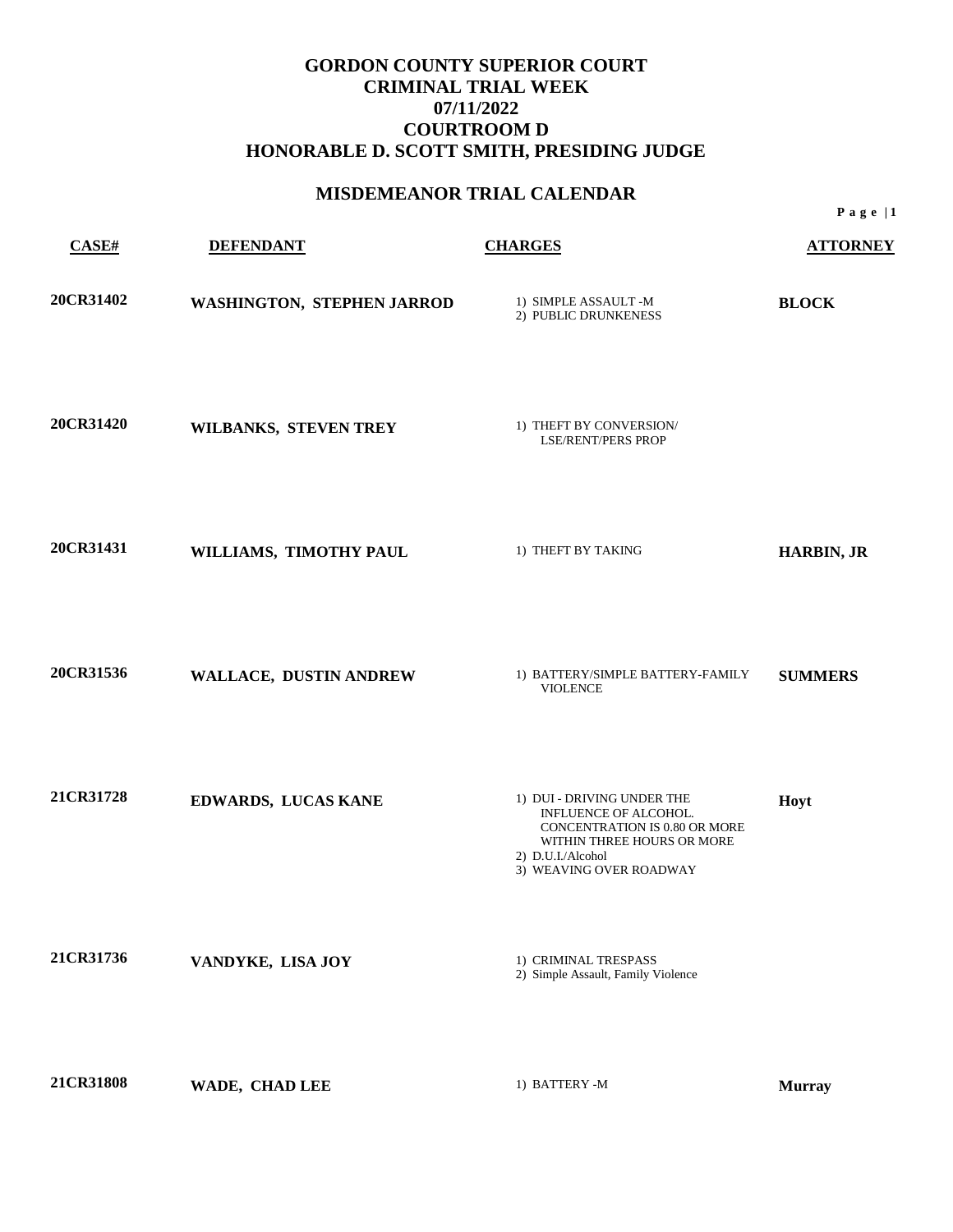## **MISDEMEANOR TRIAL CALENDAR**

| <b>CASE#</b> | <b>DEFENDANT</b>       | <b>CHARGES</b>                                                                                                     | <b>ATTORNEY</b> |
|--------------|------------------------|--------------------------------------------------------------------------------------------------------------------|-----------------|
| 21CR31873    | EDWARDS, DAVID WILLIAM | 1) Simple Assault, Family Violence<br>2) Criminal Trespass<br>3) OBSTRUCTION OR HINDERING LAW<br>ENFORCEMENT-M     |                 |
| 21CR31878    | HENSLEY, JERRY LEE     | 1) Simple Battery, Family Violence                                                                                 |                 |
| 21CR31880    | HIGHT, AUBREY          | 1) BATTERY/SIMPLE BATTERY-FAMILY<br><b>VIOLENCE</b>                                                                |                 |
| 21CR31885    | WILSON, PHILLIP TAYLOR | 1) STALKING- FAMILY VIOLENCE                                                                                       | <b>BLOCK</b>    |
| 21CR31945    | TALLEY, ASHLYN PAIGE   | 1) THEFT BY TAKING<br>2) THEFT BY DECEPTION                                                                        | <b>BLOCK</b>    |
| 21CR31948    | TAYLOR, RODRICK DONELL | 1) Operating Vehicle Without Valid Tag<br>2) Cert Material/Wshld/Frt Win Prohibited-M<br>3) SAFETY BELTS -CHILDREN | <b>BLOCK</b>    |
| 21CR31949    | THACKER, MALLORY NORA  | 1) THEFT BY SHOPLIFTING <300-M 4TH<br>OFF OR > \$300-F                                                             |                 |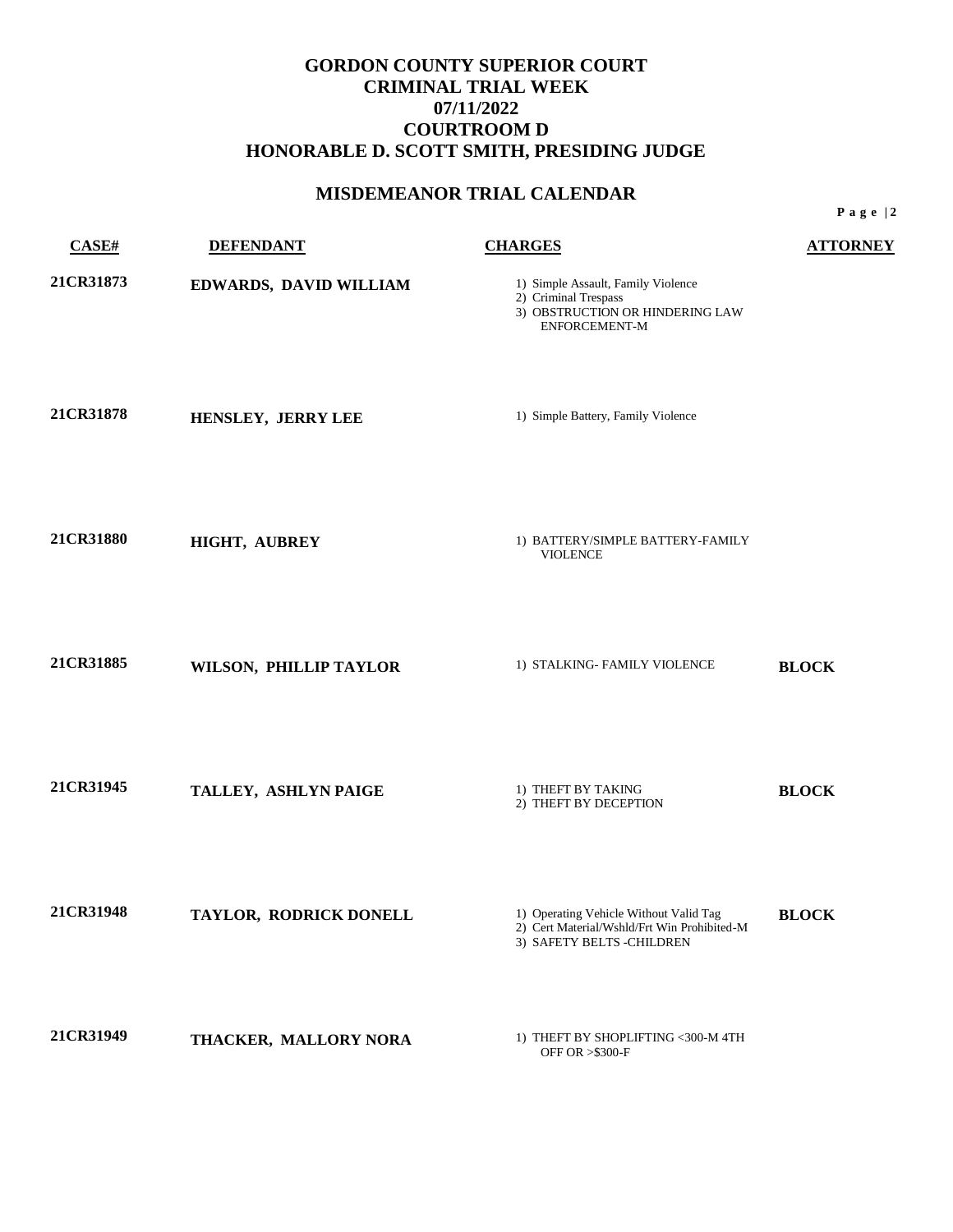## **MISDEMEANOR TRIAL CALENDAR**

| CASE#     | <b>DEFENDANT</b>         | <b>CHARGES</b>                                                                                                                                                                                                           | <b>ATTORNEY</b> |
|-----------|--------------------------|--------------------------------------------------------------------------------------------------------------------------------------------------------------------------------------------------------------------------|-----------------|
| 21CR31950 | TIGNER, FELICIA DANIELLE | 1) SIMPLE BATTERY -M                                                                                                                                                                                                     |                 |
| 21CR31953 | TREJO, ALEXIS            | 1) Criminal Trespass                                                                                                                                                                                                     |                 |
| 21CR31954 | TURNER, CARL RAY         | 1) BATTERY -M                                                                                                                                                                                                            | <b>SUMMERS</b>  |
| 21CR31957 | WEAVER, LAURA ANN        | 1) THEFT BY SHOPLIFTING <300-M 4TH<br>OFF OR > \$300-F                                                                                                                                                                   | <b>BLOCK</b>    |
| 21CR31963 | HUDDLESTON, JAMES TRAVIS | 1) THEFT BY SHOPLIFTING <300-M 4TH<br>OFF OR > \$300-F                                                                                                                                                                   |                 |
| 21CR32044 | VAZQUEZ-ORTIZ, MARGARITO | 1) D.U.I./Alcohol<br>2) Endangerment of Child while DUI<br>3) Endangerment of Child while DUI<br>4) Endangerment of Child while DUI<br>5) DRIVING WITHOUT LICENSE<br>6) WEAVING OVER ROADWAY<br>7) No Proof of Insurance | <b>JOHNSTON</b> |
| 21CR32047 | WEST, RODERICK OMARION   | 1) CRIMINAL TRESPASS<br>2) Simple Battery, Family Violence                                                                                                                                                               |                 |